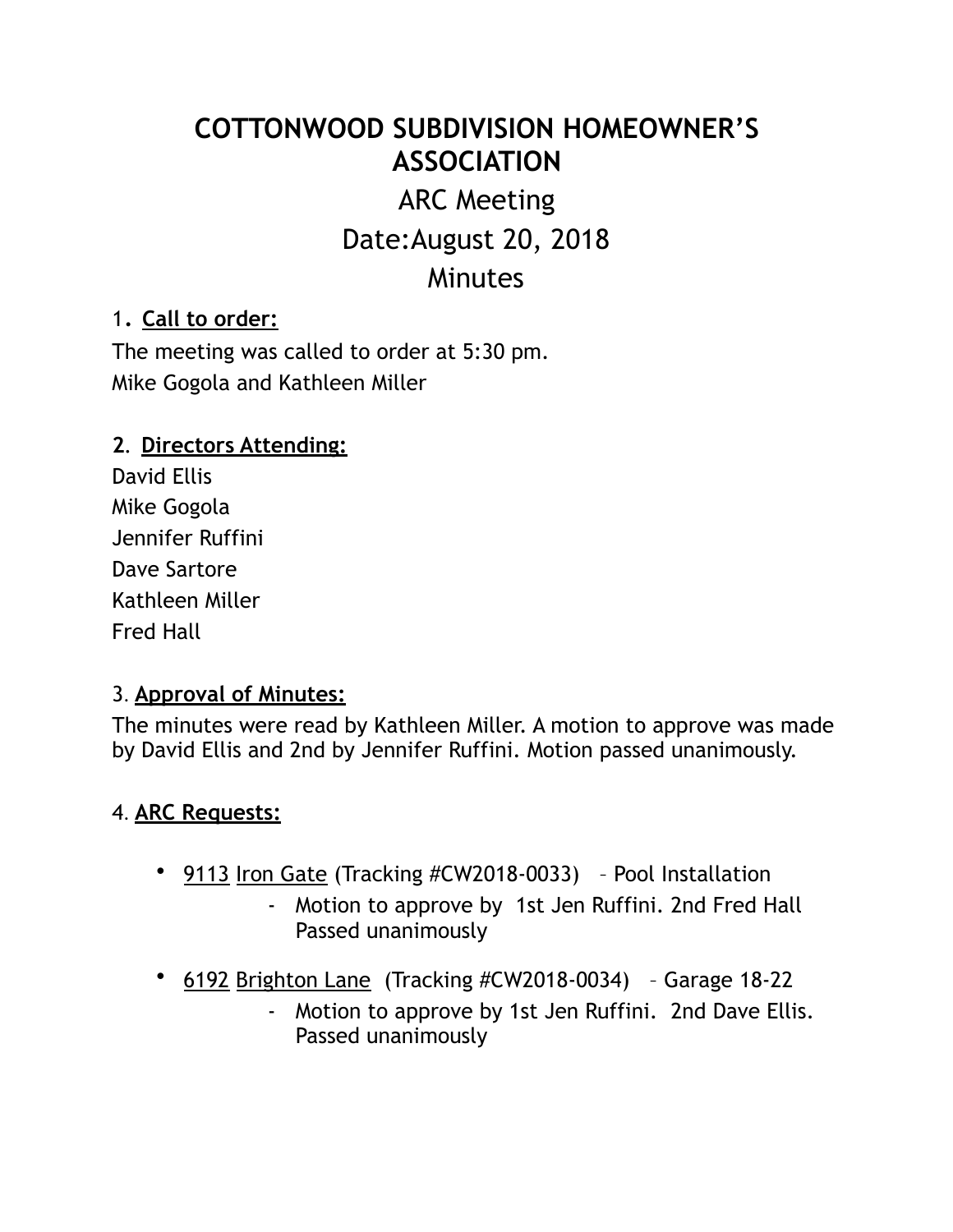- 6129 Brighton Lane (Tracking #CW2018-0035) Solar Panels - Motion to approve 1st Jen Ruffuni. 2nd Dave Ellis
- 6153 Brighton Lane (Tracking #CW 2018-0036)

#### **5. New business**

- **Thank you Dave Ellis for pressure washing phase 1**
- **• Also the flower bed look great**
- **Car hit a dog on Iron Gate. didn't stop. Family is very upset.**
- **• New construction on the corner of Iron Gate & Shamrock need a dumpster. Also need to put down covers for the storm drains.**
- **• Mike Gogola asked again if the Shamrock gate can be left open during the day. Timerland said no.**

### **6. Neighbor hood watch presentation**

- **• Sgt. Rich Aloy from the Santa Rosa County Sheriffs Office came in to discuss information about the watch.**
- **• Liability for the board in members if we join the watch.**
- **• Sgt Aloy recommends we keep the 2 separate.**
- **• Also recommends the Next Door App.**
- **• the Non emergence # is 850- 083-1190 to report suspicious activity.**
- **• Mike Gogola has the Neighborhood watch manual.**